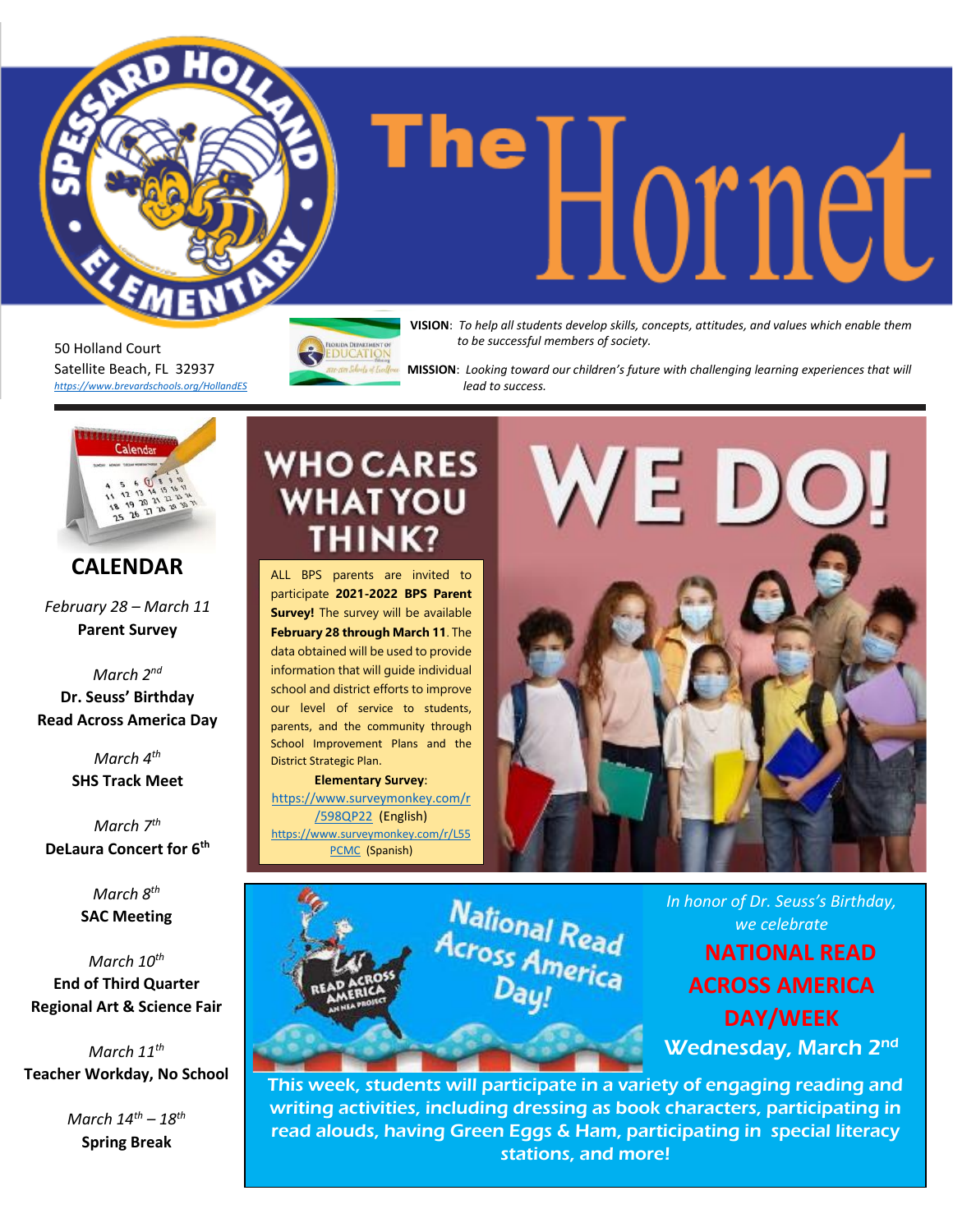# **SCHOOL NEWS**



# **KINDNES**

The following students were recognized for demonstrating the greatest amount of our February Character Trait, KINDNESS! Students were nominated by each teacher for demonstrating exceptional KINDNESS to others in their classrooms:

#### **Kindergarten**

Akeen McKinnon – Bonomo Kaiya Leber - McDonald Maverick Hamper - Terry **First Grade** Ivy Nguyen – Breder Lucy Rutledge – Hering Harper Weldon – McAuliffe Wayne Page - Patton **Second Grade** Anedra Hargers – Culbreth Liam Kissack - Lo Jaylin Brito– Vizzini **Third Grade** Aiden Corriveau– B. Brown Jake Davis – De Marco Kira Sewlal - Hodge Ava Maldonado – C. Smith **Fourth Grade** Nylah Smith - Devletoglou Finn Redd – Manifold Rosie Francis – Wirta **Fifth Grade** Gianna Shriver - Christensen Sophie Almasi - Lane Cora Giganti – Rodriguez **Sixth Grade** Janelle Lopes – R. Brown Zoe Stockton- Donaldson Alyssa Vidal - Joyce Mereiyle Avecilla - Spencer

CONGRATULATIONS AND KEEP UP THE KINDNESS!

**March Character Trait: TRUSTWORTHINESS**

**BEE THE CHANGE** 



March 11th NO SCHOOL

# **National School Breakfast Week is March 7 th – 11th**

School Breakfast

This is National School Breakfast Week and breakfast is FREE for all students registered in Brevard Public Schools. We will have prizes all week for all children who come through for breakfast either in the cafeteria or at the breakfast cart. We hope your child will join us!

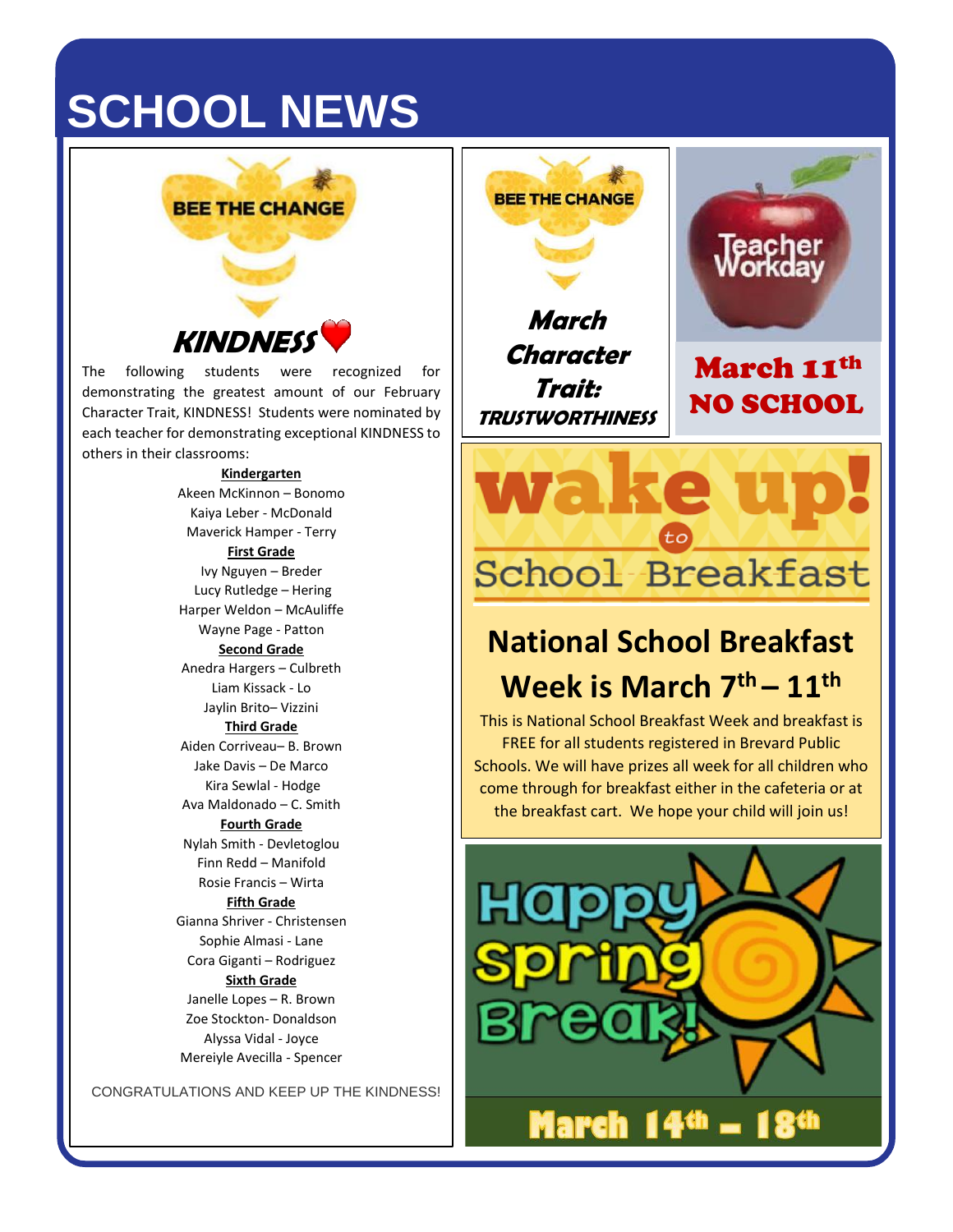# **SCHOOL NEWS**



### *Educational Location Option (ELO)*

*For those families who attend Holland Elementary School with the Educational Location Option (formerly Out-of-Area), the window for completing ELO applications is May 1 through June 7 this year. This is a much shorter window than in years past. When the window opens, you can apply at: [https://brevardflc.scriborder.com/family.](https://brevardflc.scriborder.com/family) Additional reminders will be given as the application period draws closer.*



Welcome to the wonderful new members of the Holland Family:

- Caroline Casper, Funseekers Group Leader
- Leslie Crouch, Short-Term Media Specialist
- Francine Honda, Instructional Assistant

| Date                                          | Grade           | Subject |
|-----------------------------------------------|-----------------|---------|
| April 5 <sup>th</sup> and 6 <sup>th</sup>     | <b>Prd</b>      | Reading |
| May 5 <sup>th</sup> and May 6 <sup>th</sup>   | 3rd             | Math    |
| April 7 <sup>th</sup>                         | 4 <sup>th</sup> | Writing |
| May 3rd and May 4th                           | 4 <sup>th</sup> | Reading |
| May 5 <sup>th</sup> and May 6 <sup>th</sup>   | 4 <sup>th</sup> | Math    |
| April 7 <sup>th</sup>                         | 5th             | Writing |
| May 3 <sup>rd</sup> and May 4 <sup>th</sup>   | 5 <sup>th</sup> | Reading |
| May 5 <sup>th</sup> and May 6 <sup>th</sup>   | 5 <sup>th</sup> | Math    |
| May 16 <sup>th</sup> and May 17 <sup>th</sup> | 5th             | Science |
| April 7 <sup>th</sup>                         | 6 <sup>th</sup> | Writing |
| May 3rd and May 4th                           | 6 <sup>th</sup> | Reading |
| May 5 <sup>th</sup> and May 6 <sup>th</sup>   | 6 <sup>th</sup> | Math    |
| chedule 20<br>A S                             |                 |         |